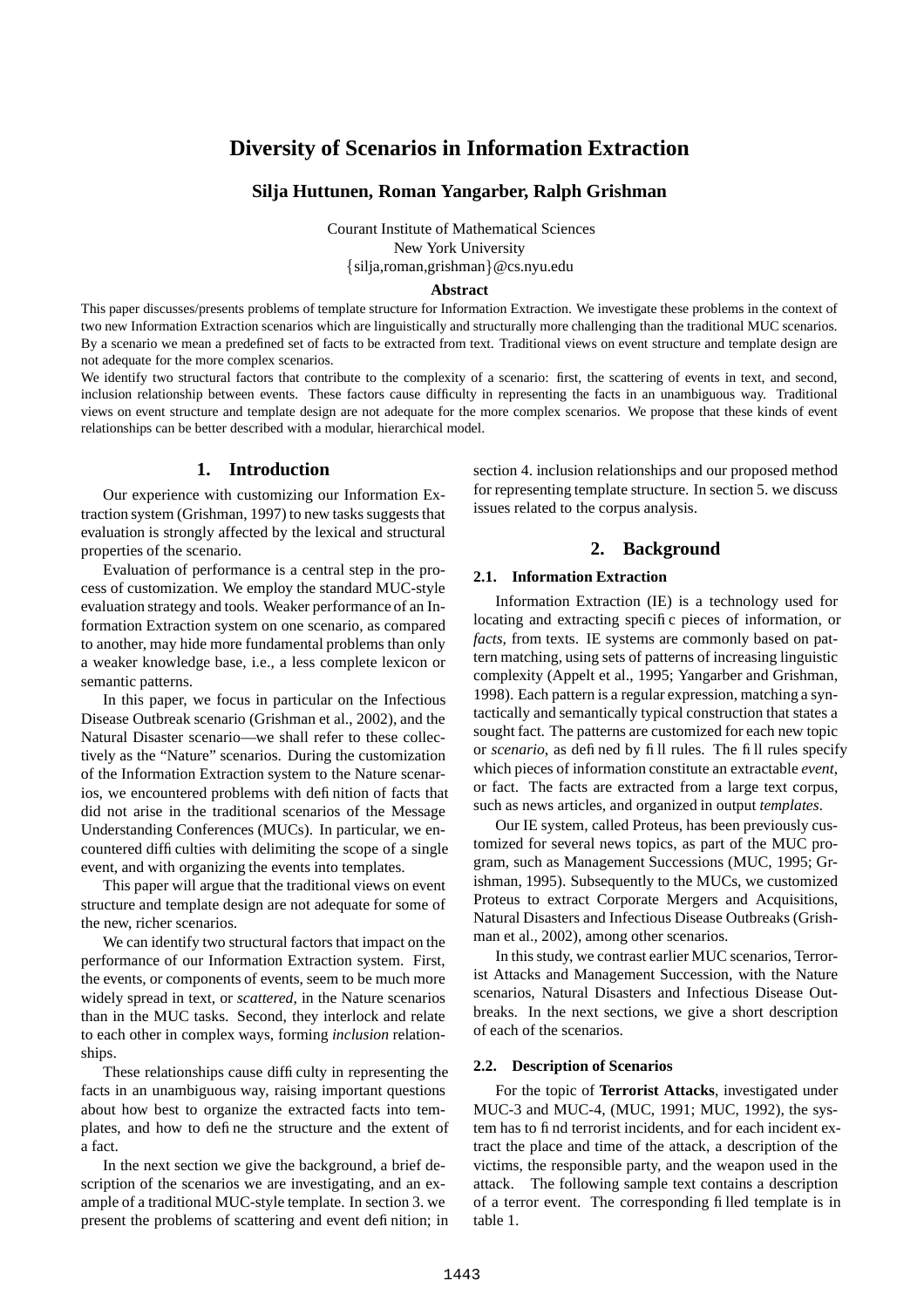| <b>Time</b> | Location | Victim                                                           | Terrorist Weapon |  |
|-------------|----------|------------------------------------------------------------------|------------------|--|
|             |          | yesterday   San Salvador   6 Jesuit priests   unknown   car bomb |                  |  |

Table 1: Example of "Terrorist Attack" Template

| <b>Person</b> | Company                                            | Post | Date Status |  |
|---------------|----------------------------------------------------|------|-------------|--|
|               | P.I. Wilber Drug Emporium   chairman   April   out |      |             |  |

Table 2: Example of "Management Succession" Template

"Six Jesuit priests were killed when a car bomb exploded near San Salvador yesterday [...]."

Note that all the templates shown here are simplified versions of the actual templates. We show only the central slots, omitting the rest for the sake of clarity. The MUC-4 template, for example, had 25 slots.

For the topic of **Management Succession**, the system has to find reports about top-level corporate positions changing hands. For each succession report, the system must determine the name of the company, the post, and the name of the person who is leaving or assuming the post  $<sup>1</sup>$ . A</sup> short example of a Management Succession template is in table 2, with the fact extracted from the following fragment of text:

"In April, Drug Emporium retired its founding chairman, Philip I. Wilber [...]."

The original training and test corpus, for customizing and evaluating the performance of the system, consisted of 200 articles from the Wall Street Journal (WSJ).

We had explored the **Natural Disaster** scenario as part of the Event-99 project (Hirschman et al., 1999). The IE task was to find occurrences of disasters (e.g., earthquake, storm, flood, etc.) around the world, as reported in newspaper articles. The information extracted for each disaster should include: the type of disaster, when and where it occurred, how much material damage it caused, and how many people were killed or injured. An example of a Natural Disaster template is in table 3, extracted from the following news fragment:

"[...] tornadoes that destroyed a Georgia motel and killed one person in a mobile home Sunday night."

Our corpus for Natural Disasters consisted of transcribed broadcast news reports from ABC, CNN, PRI, Voice of America (VOA) and written news from the Associated Press (AP) and the New York Times (NYT), a total of 54 documents.

For the **Infectious Disease Outbreak** scenario, the task is to track the spread of epidemics of infectious diseases around the world. The system has to find the name of the disease, the time and location of the outbreak, the number of affected victims (infected and dead), and type of victims

(e.g., human or animal). The following example is a fragment of a disease outbreak report, and the corresponding template in table 4.

"Ebola fever has killed 156 people, [...], in Uganda since September."

For customization, we used a corpus consisting of articles from ProMed, a mailing list where medical professionals in the field contribute updates on epidemics and outbreaks of diseases around the world, the World Health Organization (WHO) web reports of disease epidemics, and articles from the New York Times (totaling about 140 documents).

## **2.3. Template Structure: Management Succession**

We now focus on the problem of template structure. Consider the Terrorist Attacks scenario. The template structure is "flat", in the sense that all the information about a given event can be presented within a single template, in one row of the table. The events form separate instances, they are not linked in any way, so that the flat representation is adequate for this scenario.

Management Succession scenario presents a slightly more complicated template structure. The next example is an fragment of a news report from the Wall Street Journal:

"In April, Drug Emporium retired its founding chairman and chief executive, Philip I. Wilber, and shunted Mr. Wilber's successor, his son Gary Wilber, into the newly created post of vice chairman. The new chairman and chief executive, David L. Kriegle, assumed his post last week."

The post of chairman of Drug Emporium was vacated by Mr. Wilber last April, and the same post was assumed by Mr. Kriegle last week, and this is a direct succession. The crucial observation is that if each of these facts were represented in a separate template (or row of the table), the connection between them, i.e., that one officer succeeds the other and there was no one in between, may be lost.

For the Management Succession scenario (MUC-6), the extracted facts are represented in an "object-oriented" view. The template is an object consisting of slots, whose value can be a string, number, or an object (another list of slots with values). A Succession event template is shown in the following schema, with three slots, which are the **post**, the **company**, and the **changes** in the post. The **changes** slot may contain one or more *transition* objects, each of which

<sup>&</sup>lt;sup>1</sup>There is other information relating to the change of post that the system must extract; for finer details, refer to (MUC, 1995)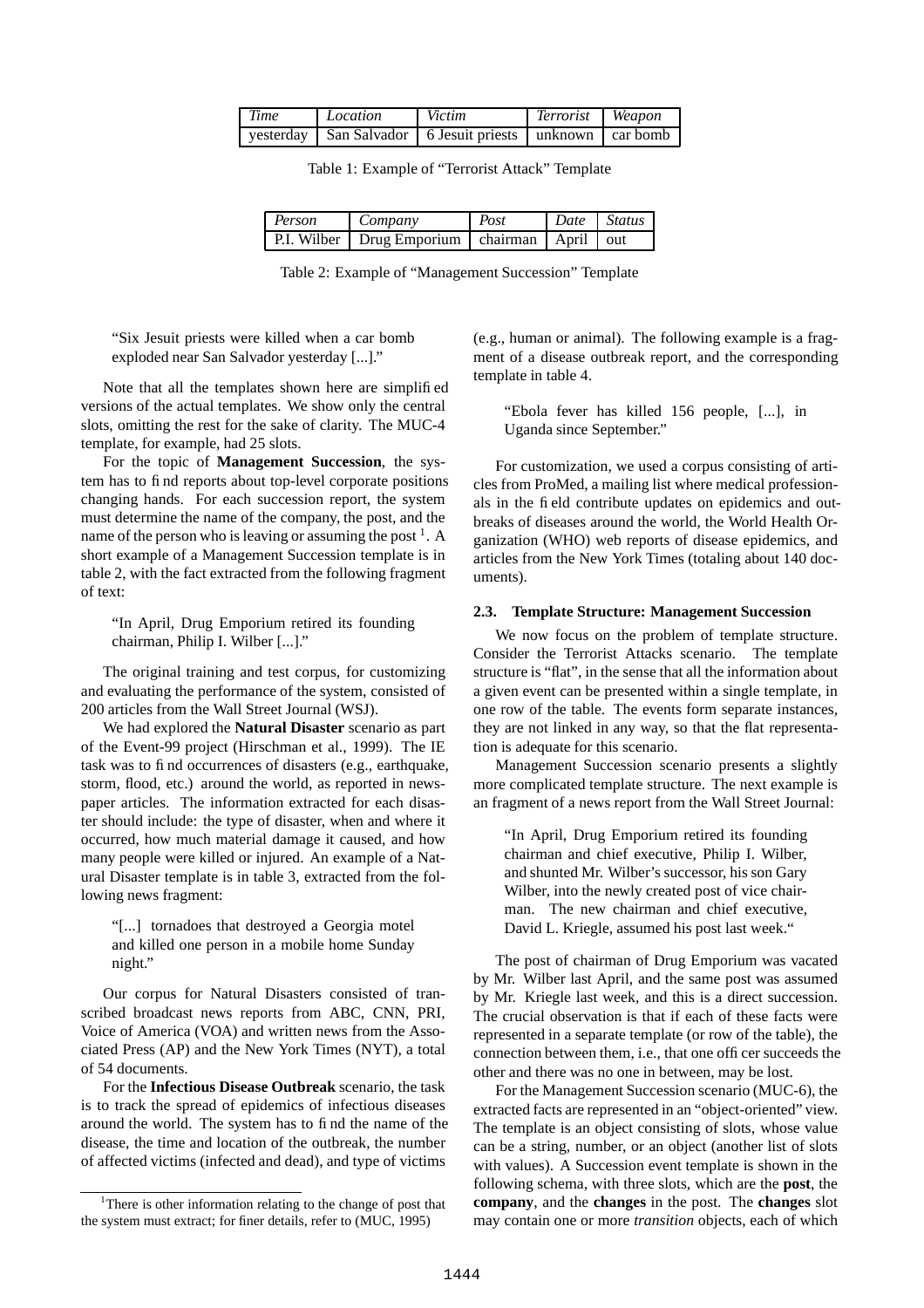| Disaster   Date |                                        | Location   NumberDead   Victim   Damage |              |  |
|-----------------|----------------------------------------|-----------------------------------------|--------------|--|
|                 | tornado   Sunday night   Georgia   one |                                         | person motel |  |

Table 3: Example of "Natural Disaster" Template

| Disease | Date      | Location Victim |              | VictimDead   VictimSick |   |
|---------|-----------|-----------------|--------------|-------------------------|---|
| Ebola   | since     | Uganda          | people $156$ |                         | - |
|         | September |                 |              |                         |   |

Table 4: Infectious Disease Outbreak Template

contains two pieces of information: who is the **officer** involved in the transition, and whether the person is leaving or assuming the post (**status** is either "in" or "out"). Each person is described by an object containing the name, etc.

## **post:**

```
company:
changes: transition \rightarrow status: {in, out}
                       officer: person: name:
                                           title:
          transition-2 ...
          ...
```
Figure 1: Object-oriented template for MUC-6

Table 5 shows five facts extracted from the above news report, and transferred from the object-oriented view into a table. Note that when the information is transferred from the object-oriented view to the table view, we don't want to lose the explicit links between the transitions in a single *succession*. To preserve the link in the table view, we add a column for co-indexing records belonging to the same succession—the rightmost column of the table.

## **3. Scattering of Facts in Texts**

The Nature scenarios pose still deeper problems for this kind of template representation. In this section we explore the complex event structure we encounter in these scenarios.

We first observe the overall structure of a news article and the *scattering* of events. By scattering we mean that the components of the sought events do not appear together near each other in the text, and a typical article may contain several related events. This is due in part to the fact that the articles are often in a form of update reports, where the latest damages are reported and added to the total amounts of damages that occurred earlier and had been reported in detail previously.

The text in figure 2 is a segment of an update about an outbreak of Ebola in Uganda, from ProMed. The locations are highlighted in italics and the numbers of victims in boldface. There are multiple facts in this report, and they are scattered widely in the text. In this example there are ten separate *mentions*—partial descriptions of the event in text—describing victims infected with Ebola. The mentions relate to two locations, and several time intervals.

The problem is how to group these mentions into a template in a coherent way. Paragraph (1) reports the number of deaths among health workers for this update, 15, which contributes to a total number, 26, in paragraph (2). The total is further divided into numbers of victims that are dead<sup>2</sup> or sick (*undergoing treatment*) 3 ; the sick victims are further divided by their location. In other words, the total number of 26 victims is further analyzed by status (dead, sick or infected) and location. The information from the mentions from paragraph (2) is summarized in table 6.

The mapping of the locations and victims in this example is complex, yet it is quite typical for descriptions of disease outbreaks.

| <i>Disease</i> | Location         | Victims     |
|----------------|------------------|-------------|
| Ebola          | Gulu and Masindi | 26 infected |
|                | Gulu and Masindi | 15 dead     |
|                | Gulu and Masindi | 7 sick      |
|                | Masindi          | 3 sick      |
|                | Gulu             | 4 sick      |

Table 6: Facts from Paragraph (2)

It is clear that this list of facts does not reflect the information in the text, since the structure and relationship between these numbers is lost.

## **4. Toward a Solution**

## **4.1. Inclusion Relationships**

In the example in figure 2 we observe that the information in the various mentions is overlapping, and the mentions partially include each other. This phenomenon is common in the Nature scenarios.

For example, in paragraph (3) of figure 2, the 2 lives lost in Masindi plus the 2 in Gulu since Tue 5 Dec 2000 contribute to the total of 160 for the entire outbreak. It is important that the extraction system be able to extract *all* numbers from this paragraph—the total for the year, as well as the new numbers for this update—because these mentions contain complementary information. It becomes difficult to represent these types of events within a single template or

 $2$ Note that this is the same as the number for the update, repeated from paragraph (1).

<sup>&</sup>lt;sup>3</sup>In this task, we do not attempt to extract information about patients who have recovered.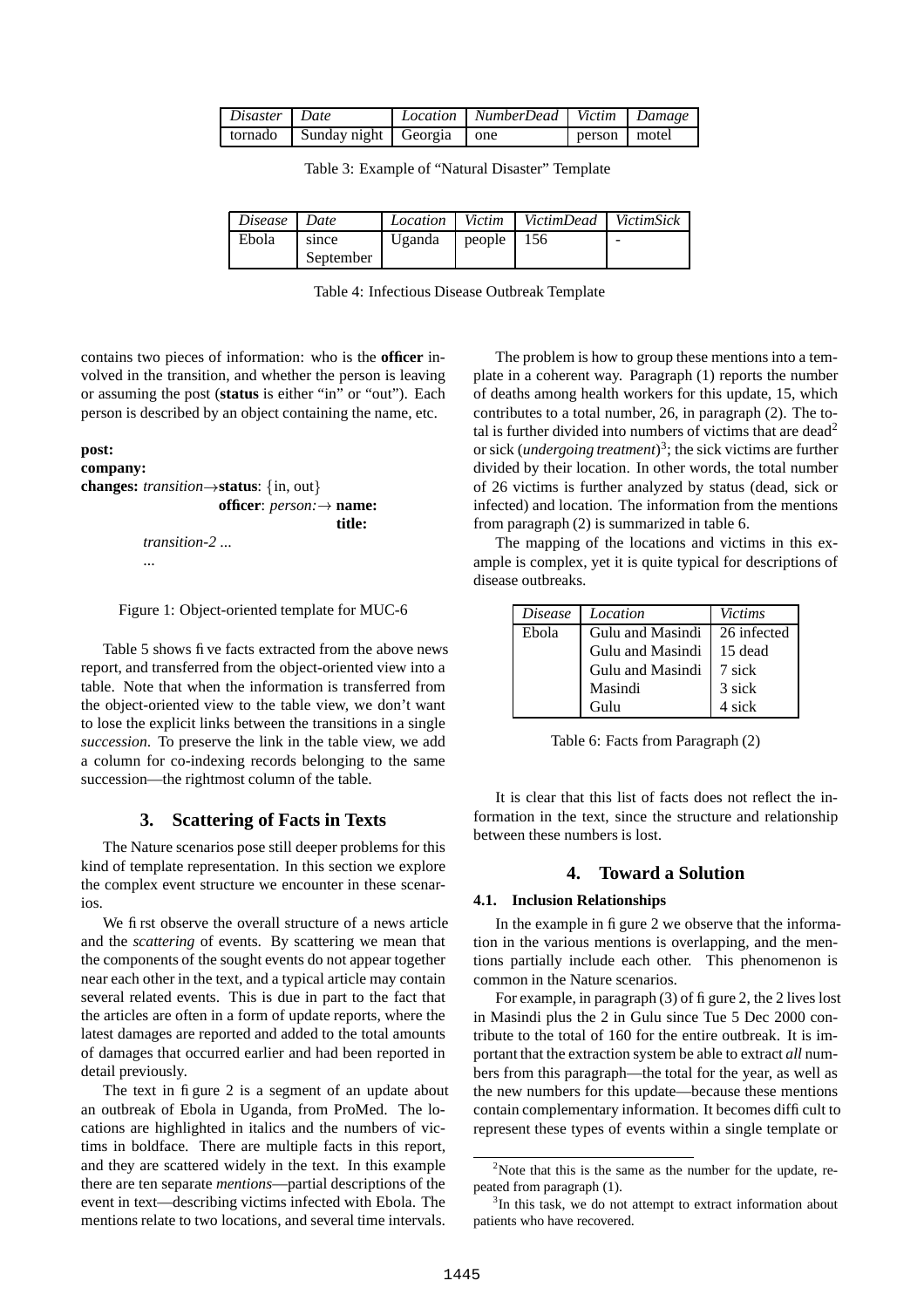| Person       | Company                       | Post      | Date      | <i>Status</i> | Link |
|--------------|-------------------------------|-----------|-----------|---------------|------|
| P.I. Wilber  | Drug Emporium                 | chairman  | April     | out           |      |
| P.I. Wilber  | Drug Emporium                 | <b>CE</b> | April     | out           |      |
| G. Wilber    | Drug Emporium   vice chairman |           | April     | in            |      |
| D.L. Kriegle | Drug Emporium                 | chairman  | last week | in            | 4    |
| D.L. Kriegle | Drug Emporium                 | СE        | last week | in            |      |

Table 5: Example of "Management Succession"

(1) KAMPALA: The Ministry of Health has instituted an investigation into the spread of Ebola hemorrhagic fever among **health workers** in *Gulu and Masindi* as the death toll among such workers rose to **15**.

(2) A total of **26 health workers** have contracted the virus in *Gulu and Masindi*, according to the Health Ministry records. Of these cases, **15** have died , 4 have been discharged, while **7** are still undergoing treatment, **3** in *Masindi* and **4** in *Gulu*. (3) The overall death toll has risen to **160**, after **2 patients** in *Gulu* and **2** in *Masindi* died since Tue 5 Dec 2000. (4) In total 7 new cases in *Gulu* and none in *Masindi* have been confirmed since Tuesday, raising the overall number of people who have suffered from Ebola fever to **406**.

Figure 2: Example of a Disease Outbreak Report

a single row in a table, since they consists of multiple numbers of victims in several areas, over different time spans.

We make a distinction between *outbreaks* and *incidents* for the purpose of handling this phenomenon. An outbreak consists of several reported atomic units, or incidents. An incident is a short description, or a mention, of a specific occurrence that relates to an outbreak. It covers a single specific span of time in a single specific area. An outbreak, rather, takes place over a longer period of time, and possibly over wider geographical area. An outbreak is made up of incidents.

Note, that in general one incident may *include* others, which give further detailed information.

Example: We analyze paragraph (3) to contain three incidents: one covering the overall total of 160 victims, one covering the 2 patients in Gulu, and for the 2 patients in Masindi. The two new incidents, containing two victims each, are included in the total number of cases, 160. The relationship between the parent incident (the overall death toll 160) to the two sub-incidents (2 in Gulu, 2 in Masindi) is that of locative *inclusion*.

In this scenario we observe the following inclusion relationships:

- location
- time: e.g., total for this update included in total for the year
- status: dead or sick cases included in the number of infected cases, as in paragraph  $(2)$  of figure 2.
- victim type or descriptor: e.g., "people" includes "health workers", "women", "men"

Figure 3 shows a graphical representation of the inclusion relationships among the incidents in paragraph (2). At the top of the tree there is the total number of 26 cases, including the 15 dead victims, as well as the seven sick who are in treatment. There is an inclusion by status between the parent incident and the two sub-incidents. Further, there

are three sick persons in Masindi and four in Gulu that contribute to the total of seven sick; these are inclusions by location.

Due to this complexity it becomes unclear how all of this information can be consistently represented within a single event template. We propose to split up the description of the outbreak into incidents, which makes it possible to represent the information in a natural and intuitive way.

The separation of incidents affects the process of extraction, since we can now focus on looking for smaller atomic pieces first. Then we must address the problem of linking together related incidents as a separate problem in the overall process of IE, but that is outside the scope of this paper.

## **4.2. Hierarchical Template Structure**

Our proposed solution is to make a separate template for each incident. Figure 3 shows the hierarchical relationships among the incidents in paragraph (2) of figure 2. It shows one incident with several sub-incidents, and there are two types of inclusions. Each extracted template represents an atomic event or sub-event, which is not further analyzable.

Once we have broken down the information into the smaller incident templates, the inclusion relationship between them is indicated by *event pointers*, or *hierarchical event links*. These links capture the relationship between the incidents and their sub-incidents.

The final template for the Infectious Disease scenario then is shown in table 8.

The template slot *Case Number* contains the number of victims for the given incident. *Case Descriptor* describes the victims, and *Case Status* indicates whether the victims are infected, sick or dead. Note that not all incidents must contain a number of victims: sometimes an outbreak is mentioned in a location, but no descriptions or numbers of victims are given. Such a mention still creates an incident template.

As a result, we have a simpler template, but typically many templates per document.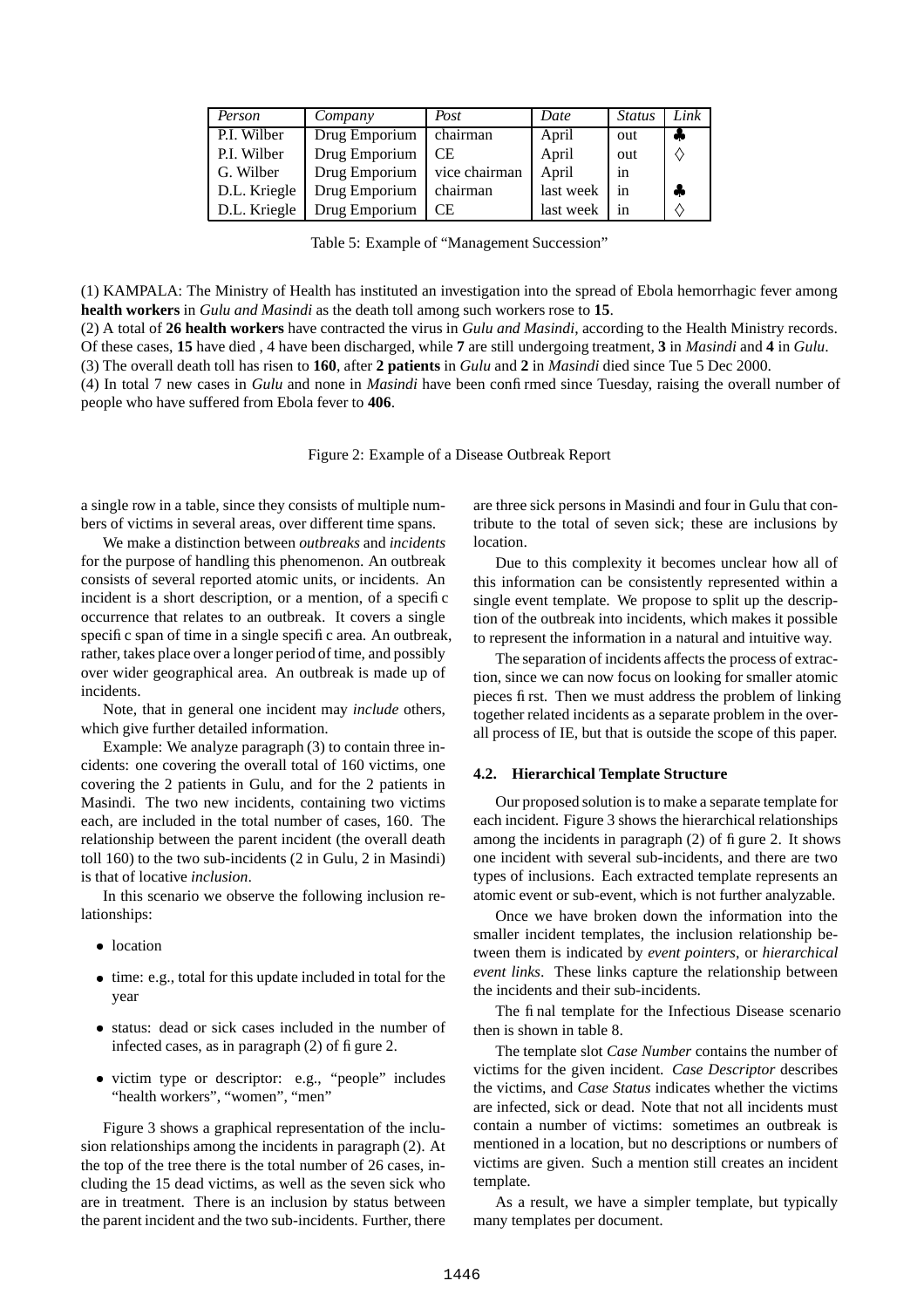

Figure 3: Disease Template

| <i>Disaster</i> | Date         | Location              | <b>NumberDead</b>           | ID                          |
|-----------------|--------------|-----------------------|-----------------------------|-----------------------------|
| northeaster/    | Thursday     | the Eastern           |                             |                             |
| rain and winds  |              | Seaboard              |                             |                             |
| flooding        |              | $N.J.$ and $L.I.$     |                             | $\mathcal{D}_{\mathcal{L}}$ |
| storm           | since Monday | <b>East Coast</b>     | 19                          | 3                           |
| tornado         |              | Southern Florida      |                             |                             |
| rain and winds  |              | Georgia to New Jersey |                             | 5                           |
| snow            |              | Kentucky              | 5                           | 6                           |
| snow            |              | Indiana               | $\mathcal{D}_{\mathcal{D}}$ |                             |
| snow            |              | Princeton, W.Va       |                             |                             |

Table 7: Natural Disasters

*Disease Name Date Location Case Descriptor*: (people, cows, ...) *Case Number Case Status*: (infected, sick, dead) *Victim Type*: (human, animal, plant) *Hierarchical Event Link*

Table 8: Template of Disease Incident

#### **4.3. Causation Relationships**

The Natural Disaster scenario poses further complications. One disaster may have several manifestations and consequences, which can themselves be considered disasters, e.g, a storm may cause mud slides and flooding. The phenomenon of scattering is complicated by the additional relationship of *causation*: the main disaster triggers derivative disasters (sub-disasters), which in turn may cause damages, e.g., harm to humans and destruction of property. This is illustrated in figure 4, a fragment of a news report from the New York Times. Names of disasters are in bold, and the damages they caused are italicized.

In figure 4, paragraph (1), a disaster includes rain and winds, which cause flooding. Though the flooding could be considered as damage, we instead treat it as a derivative sub-disaster since it could cause damages of its own. The damages of the sub-disasters contribute to the overall

damage of the main disaster.

Hence, we add one more inclusion relationship to our list: inclusion by causation.

Table 7 lists the separate mentions extractable from the news report. The relationships between the incidents and the weather conditions are unclear from this representation. To make this representation useful, it is necessary to reflect the relationships as they are expressed in the text.

The purpose of the analysis is to achieve a final logical representation of the event, where the effects of the subdisasters are traceable back to the main event. This is easily done if the sub-events are linked to their parent events.

The derivative disasters and their damages often take place in several locations, and so may appear relatively far in the text from the mention of the main disaster. Consider the snow that caused accidents in paragraph (4). The chain of causation is quite long, and the victims are given at the end of the chain (e.g. traffic accidents or roof collapses in paragraph (4)). Under our representation model the relationship is indicated by the chain of links (though it may be difficult in practice to link all of the lowest-level damages to the top-level disaster).

Figure 5 shows the graphical presentation of the incidents in this text, linked by several inclusion relationships: by causation, by time, and by location.

Note, that cumulative events since Monday appear higher in the tree, but are mentioned later in the text. It is clearly a non-trivial practical task for the Information Extraction system to establish the correct linkage.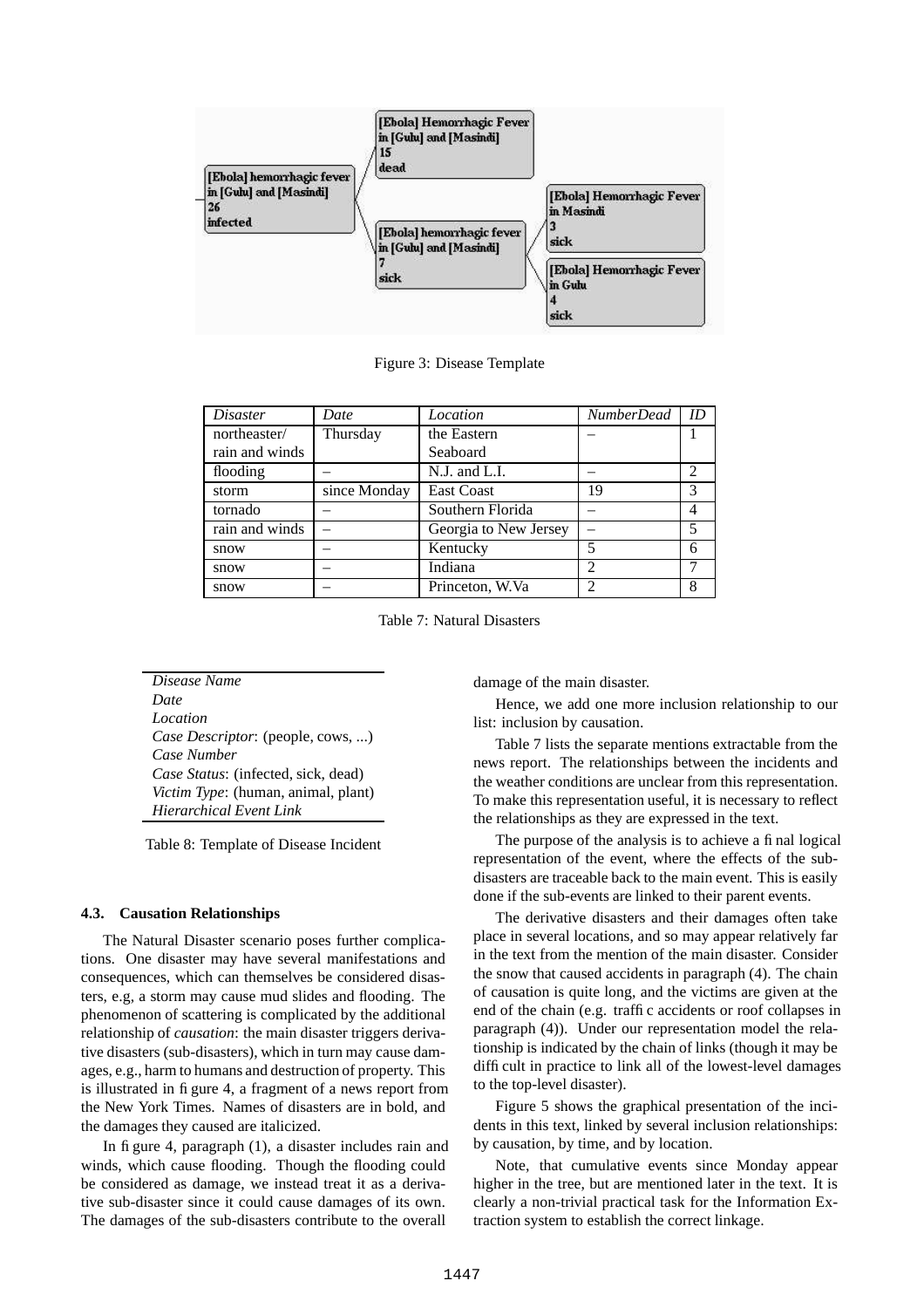(1) SEA BRIGHT, N.J. **A brutal northeaster** thrashed the Eastern Seaboard again Thursday with **cold, slicing rain and strong winds** that caused **flooding** in coastal areas of New Jersey and Long Island.

(2) But even as **the pelting rain and gusting wind** made for nasty conditions across the New York metropolitan region, damage seemed to be limited to **flooding**, *power failures* and temporary *road closings* in coastal areas. No injuries or deaths were reported.

(3) Elsewhere along the East Coast, *19 deaths* have been attributed to the **storm** since it began on Monday.

(4) *The 19 deaths* include *five* in accidents on **snow**y roads in Kentucky and *two* in Indiana. *Two men* died when the roof caved in under 11 inches of **snow** at a recycling plant in Princeton, W.Va.





Figure 5: Disaster Template

To conclude the discussion of inclusion relationships between incidents, we note that different scenarios exhibit different types of inclusions, and in new scenarios we may encounter still other types of relationships.

# **5. Discussion**

Complexity of a scenario seems to depend on multiple factors. The notion of the complexity of scenarios, however, has not been investigated in great depth in the context of Information Extraction. Some research on this was done by (Bagga and Biermann, 1997; Bagga, 1997), who tried to classify scenarios according to difficulty by counting distances between certain elements of an event in the text. In this way it attempted to account for variation in performance across several MUC scenarios.

Our approach to assessing complexity is somewhat different. In analyzing the structure of an event, we try to understand how its component sub-events are linked together to form the complete picture of the event.

The Management Succession scenario does not exhibit complex links between events. Nor do the hiring/fi ring events tend to be reported in a fragmentary fashion, where the complete picture is built up from the pieces<sup>4</sup>.

In MUC-6, the template representation is centered on a post within a company. The only type of link, then, among the extracted records is the connection between multiple transitions relating to the same post—i.e., when a succession is reported, there is an explicit link between the events of vacating and occupying the post.

Beyond this, in the MUC scenarios, the need to extract links between events did not arise.

The main difference between the earlier hierarchical models, such as the one for MUC-6, in figure 1, and what we propose is that we have a hierarchy of events, not just participants in events.

We have analyzed a training corpus consisting of documents for each of the Nature scenarios, to confirm the feasibility and applicability of this approach, as shown in Table 9. We used the same training corpus for analysis of relationships among incidents, as well as for customization of the IE system and evaluation of performance.

| Scenario   | <i>Diseases</i> | <i>Disasters</i> |
|------------|-----------------|------------------|
| Documents  | 18              | 14               |
| Words      | 5000            | 6500             |
| Events     | 82              | 115              |
| Inclusions | 49              | 76               |

Table 9: Number of Inclusions in Nature Scenarios

<sup>&</sup>lt;sup>4</sup>This applies only to top-level managers. In cases of mass layoffs, there may indeed begin to emerge a structure similar to those of the Nature scenarios.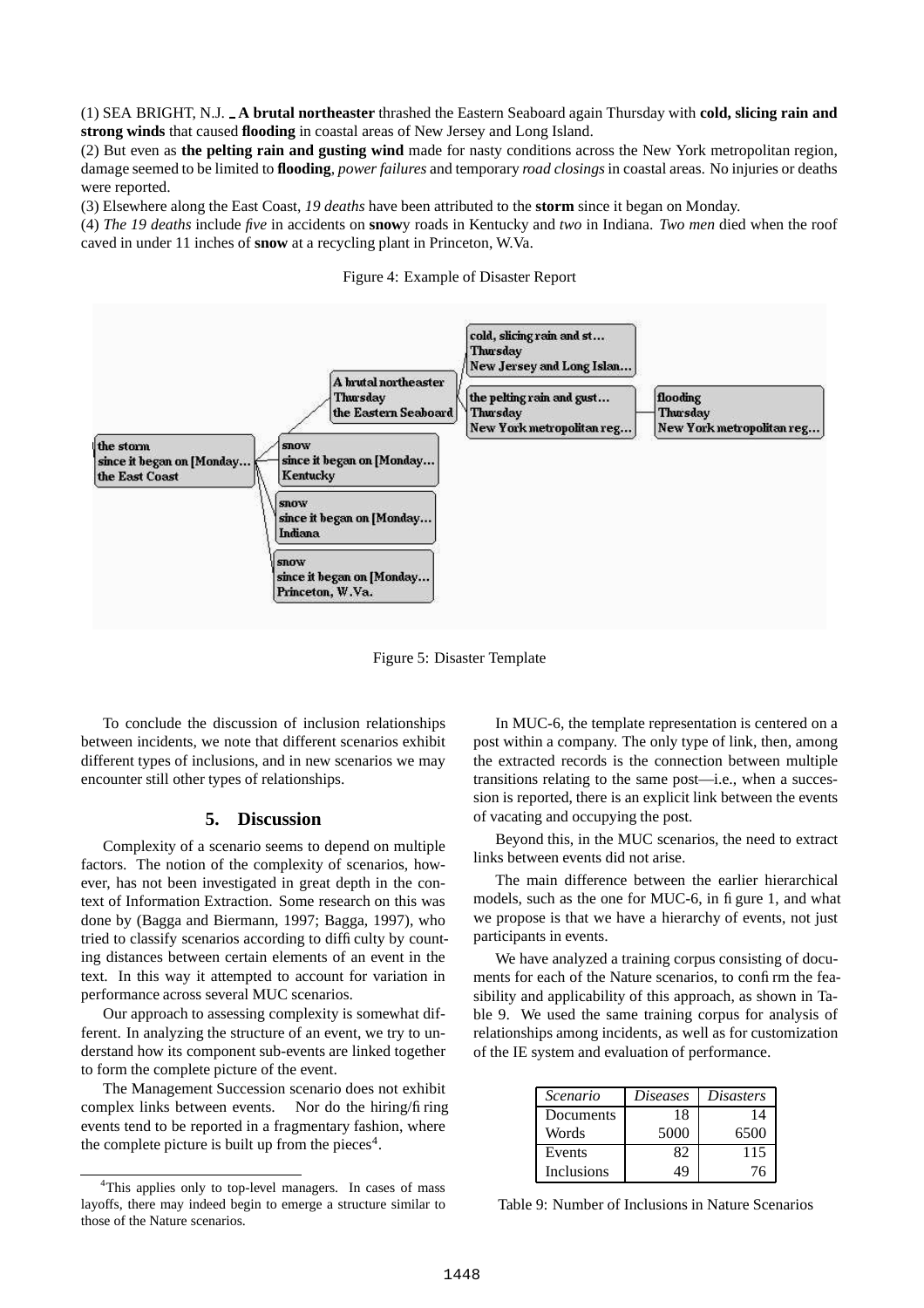For the Natural Disaster Scenario we analyzed 14 articles from the New York Times, ABC, AP, CNN, and Voice Of America. For Disease Outbreaks, the 18 documents were mostly from the NYT, ProMed, WHO reports, and ABC.

We manually tagged the inclusion relationships present in the 14 documents about Natural Disasters and the 18 documents about Infectious Disease Outbreaks. The table shows the number of event templates (incidents) extracted from these documents and the number of inclusion relationships that were found.

This analysis is part to a wider study of structural and linguistic phenomena of events in texts.

Our finding that some scenarios exhibit more complex structure than others raises two questions: what features of the text account for the variation in complexity, and how are the inclusion relationships indicated in the text. We do not attempt to address these questions in this paper, but include a few notes to indicate directions for future research.

Our initial experience suggests that the structuring of these reports does not necessarily depend on the source of the documents. The purpose or function of the text may have an impact on its structural organization. E.g., if the function of the natural disaster report were to inform airplane pilots of severe weather conditions in a certain area, different linguistic expressions might be used: the focus of the text would not be on the damages and on the description of individual episodes.

In general, it may be that while the foreground facts are scattered, the background information is presented in a more compact form, since it is there for explanatory purposes.

The scattering seems to be partly due to editorial structure. The order of presentation of instances of an event in a news article is dictated by their presumed relevance to the reader, rather than by the causal relationships that may exist between them. In the Nature scenarios, cause and effect are often in separate clauses, sentences or even paragraphs. In the Business scenarios, the components of the fact tend to group much more compactly.

Our analysis suggests that the type and amount of inclusion relationships depend on the topic and the style of reporting. The facts seem to be presented in a different manner in different scenarios: different grammatical, lexical and discoursive means used as cohesive devices to tie together the pieces of information into facts. First, in the Business scenarios like Management Succession and Corporate Acquisitions, an event usually occurs *at one specific point in time*. By contrast, in the Nature scenarios, events are not punctual, but rather typically take place *across a span of time and space*. As the event "travels" and evolves, its manifestations are reported in a piecewise fashion, sometimes on an hour-by-hour basis. Further, the definition of a fact is complicated in Natural Disasters scenario because the boundaries of disasters are harder to define. It is less clear how far one disaster can extend geographically, how many metamorphoses it can undergo, and what kind of damages it can cause.

The hierarchical model of template structure proposed here assigns a separate template instance to each textual

mention of a (possibly partial) description of an event, and establishes hierarchical links from the smaller sub-parts up to their containing events (or sub-events). We believe this is an appropriate way to begin analyzing and addressing the problem of complexity of IE scenarios. Since we are operating with strictly defined pieces of information reduced to templates with relatively simple semantics, our task is very concrete; how the facts are represented in a text, and how they are connected to each other.

The process of reconstructing the complete logical picture from the logical fragments is not trivial. The human reader picks up linguistic cues in the text which indicate the form of the report. E.g., in a text like "More than 500 cases of dengue hemorrhagic fever were reported in Mexico last year, with 30 deaths, Ruiz said.", the reader is informed that the 30 deaths are included in the 500 cases. These cues, which tie the components of the large fact together, may not be easy to pick up automatically. This poses a complex but separable technical problem, which will be addressed in further research.

In conclusion, we should note that a proper evaluation of performance on the Nature scenarios should take the complex structure into account. In particular, the standard MUC scoring scheme will be able to tell us only how well the system recovered the set of incidents from the document.

In the MUC scenarios, the system has to extract a *set* of events or incidents; that set completely describes the answer. However, in the presence of hierarchical relationships, the correct answer is a *graph* (in the case of Nature scenarios, a tree), i.e., the set of incidents *together* with hierarchical links.

Hence, we should also measure how well the hierarchical structure among the extracted incidents corresponds to the correct structure in the document.

## **Acknowledgements**

This research is supported by the Defense Advanced Research Projects Agency as part of the Translingual Information Detection, Extraction and Summarization (TIDES) program, under Grant N66001-001-1-8917 from the Space and Naval Warfare Systems Center San Diego, and by the National Science Foundation under Grant IIS-0081962.

This paper does not necessarily reflect the position or the policy of the U.S. Government.

## **6. References**

Douglas Appelt, Jerry Hobbs, John Bear, David Israel, Megumi Kameyama, Andy Kehler, David Martin, Karen Meyers, and Mabry Tyson. 1995. SRI International FASTUS system: MUC-6 test results and analysis. In *Proc. Sixth Message Understanding Conf. (MUC-6)*, Columbia, MD, November. Morgan Kaufmann.

Amit Bagga and Alan W. Biermann. 1997. Analyzing the complexity of a domain with respect to an information extraction task. In *Proc. 10th Int'l Conf. on Research on Computational Linguistics(ROCLING X)*, pages 175– 94, August.